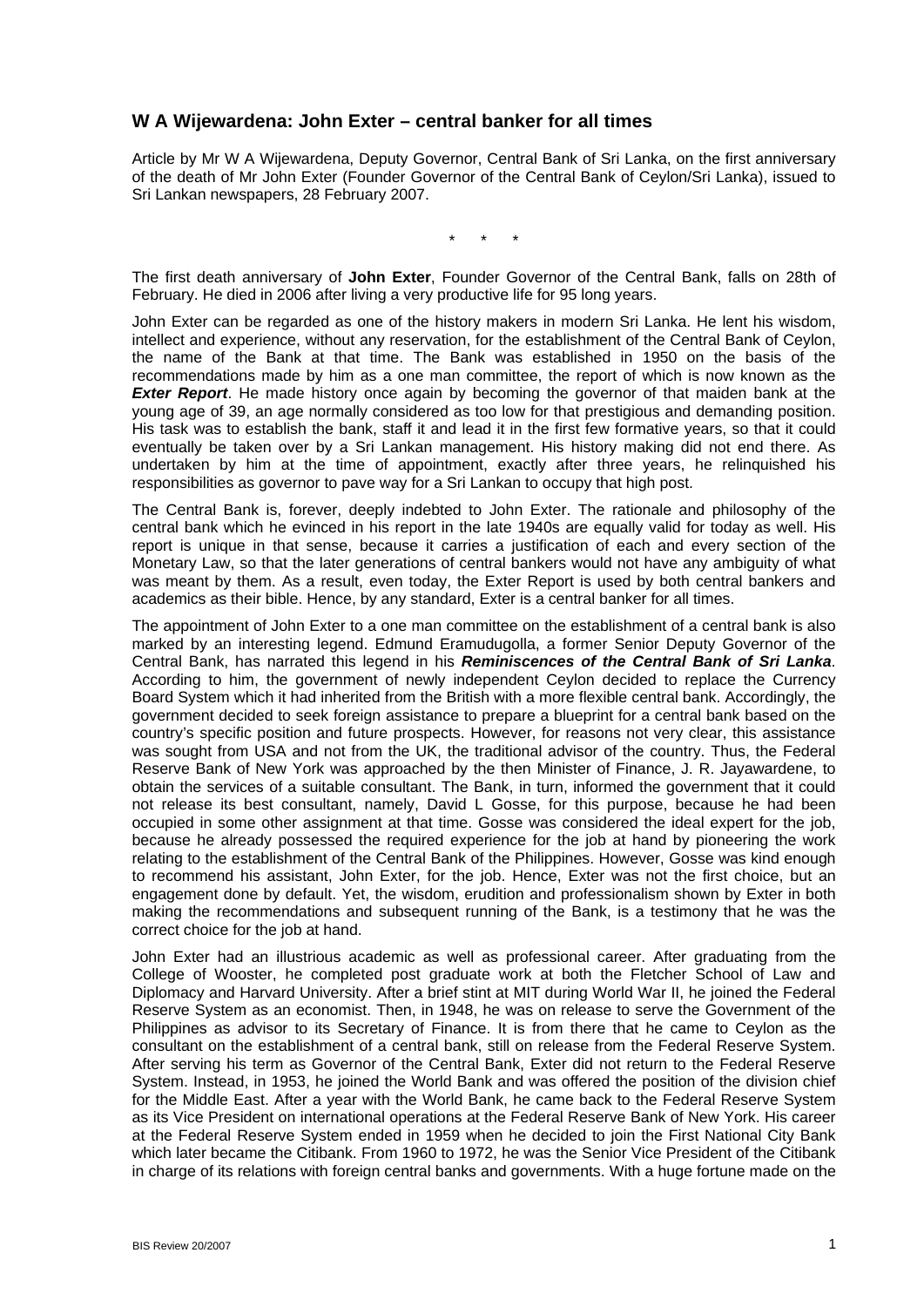gold market by using his own expertise on the foresight of irresponsible central banking and its inevitable consequences, Exter took an early retirement in 1972 and went into private consultancy work.

According to his own admission, the prospect for his fortune on gold dawned on him after a friendly debate he had in 1962 with his one time Harvard buddy and Nobel Laureate Paul Samuelson. In that debate on why the dollar was becoming weak and USA was losing gold, Exter gave his diagnosis which was based on his experience with the Federal Reserve System. "*Paul, it is very simple. The Fed is printing too many dollars and they flow out of the country into foreign central banks who demand gold*" Exter is reported to have said. But, Paul Samuelson did not accept it and wanted to explain the malady in terms of productivity differences between USA and other countries, namely, Europe and Japan. Samuelson's thesis was that the latter category of countries had a higher productivity than USA and therefore the dollar was becoming weaker. Exter says that he countered Samuelson saying that Japan was in more trouble than USA, because *"the Bank of Japan was running its printing press even faster than the rest of the central banks around the world*" Exter had decided then and there that the irresponsible government expenditure by the Kennedy administration could not keep the dollar stable in the long run and one day, gold would become the preferred asset by the world's nations. Hence, he says that he converted all his savings into gold based assets and waited patiently. He was amply compensated in 1971 when the US government was forced to sever dollar's link with gold under the gold exchange standard and allow the gold prices to be determined in the free market. Overnight, gold prices doubled from \$35 per ounce to \$70 per ounce. So did the gold based assets portfolio held by Exter.

This wisdom which Exter demonstrated in his practical life could be discerned throughout the Exter Report and his later writings. He belonged to the old guard of economists who believed that economic prosperity cannot be attained by printing money. This was indeed going against the popular tides of the late 1930s and 1940s. At that time, Keynesianism had been accepted by the mainstream economists on both sides of the Atlantic as a new religion. It explicitly advocated the desirability of deficit financing as a strategy for attaining full employment. Exter doubted the validity of this claim both in his public speeches and writings. At one stage, even Paul Samuelson had teased him that 'though Exter may be right, he was lonely in his opinion'. The fact that there were no supporters for his view did not prevent Exter from making public what he believed to be true. On the very first day of the establishment of the Central Bank of Ceylon, in a press interview he gave as the first Governor of the Bank, he warned against the use of the Bank for things which it cannot fulfill.

*"Today, we can only be filled with high hopes for the future. It would be a mistake to expect startling results immediately from the establishment of the Central Bank. There is no financial wizardry by which the Bank can suddenly pull out of a hat a higher standard of living for everybody. The Bank's contribution must necessarily be a long-run contribution. The Bank does not itself produce goods and services, but it should, by creating the right monetary conditions enable the country…"* to do so*.* 

What Exter repeatedly maintained was that the Central Bank was only a necessary condition for future prosperity. That necessary condition was to be created by maintaining price stability so that the economic agents could make economic decisions based on long run prospects. Since the central bank does not produce goods and services, it cannot directly get involved in economic activities. It is therefore the task of the government and the private sector to take appropriate measures to create wealth in the society. The Central Bank's only weapon is to print money and such money, by changing the price levels, acts only as an illusion. Hence, Exter thought it necessary to warn those who had been harboring the Keynesian type of ideology to raise governmental expenditure through printed money.

In the Exter Report, he argued that higher income created through money creation would simply stimulate consumption of imported goods and precipitate serious balance of payments difficulties. Given the underlying domestic production capacity, deficit financing may be an efficacious policy in developed countries that are largely dependent on foreign trade. But, it would not be the case with a developing economy. Hence, the Exter Report highlighted that, *"this should serve as a warning to those who might hope that some of the policies growing out of Keynesian economics can be uncritically adapted to Ceylon*". As a safeguard, a provision was included in the Monetary Law prohibiting the Central Bank to engage in trade or otherwise have a direct interest in any commercial, industrial or other undertaking. In Exter's opinion, such interests would lead to money creation, generate conflicts of interest and prevent making investment decisions based on hard-core economic principles. As such, Central Bank's involvement in economic activities would be sub-optimal.